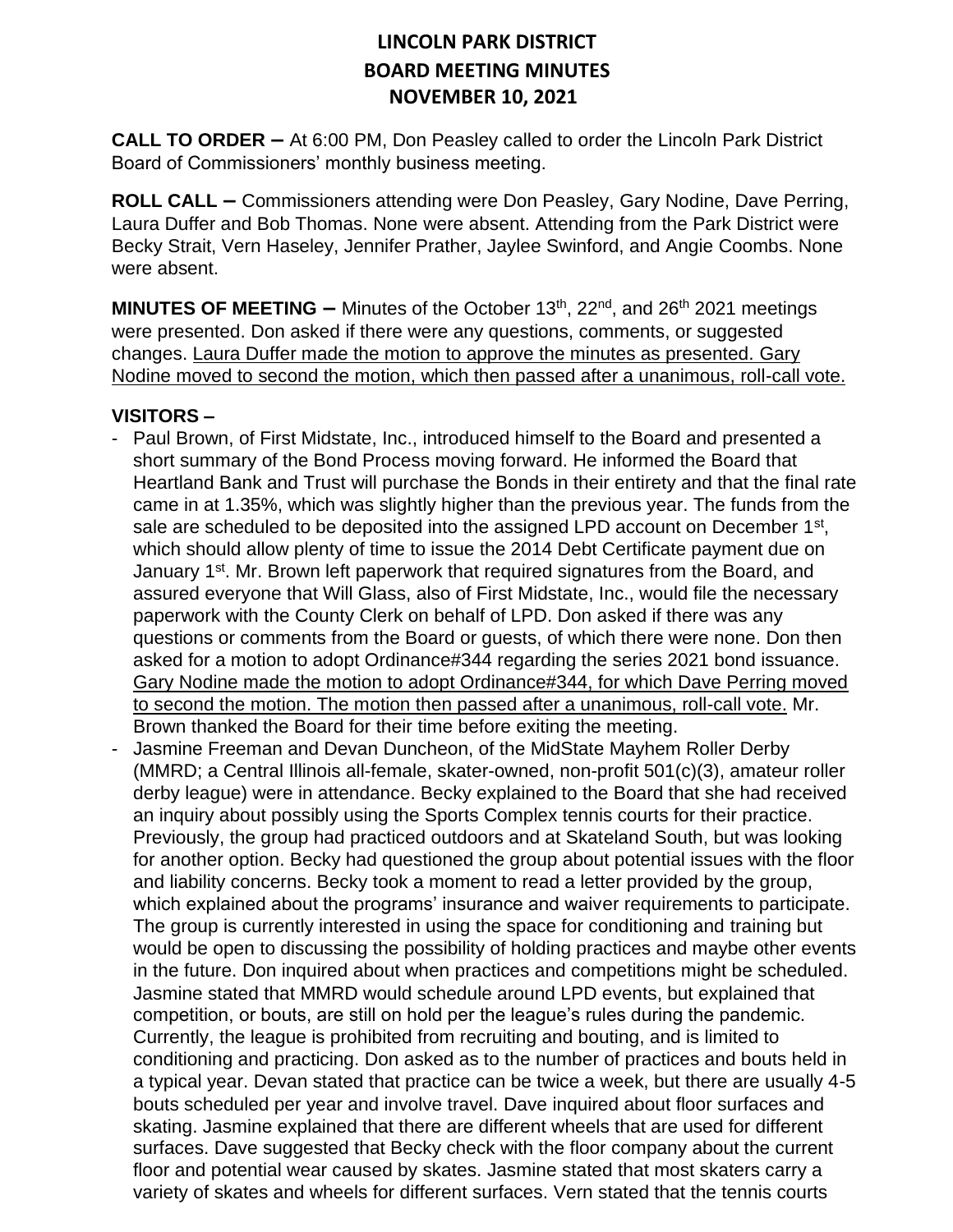should be sealed asphalt. Dave asked if the liability issue had been researched on the LPD side. Becky stated that she had contacted IAPD, and the response was positive if LPD did the due diligence of requiring the group's Special Insurance verification. Gary stated that he would see no problem with the requested use but asked if the group would be willing to sweep and/or mop the area before and after usage. Both ladies stated that skate groups try to make a habit of taking care of the skating area. Becky stated that per her conversation with the group, that protocol mandates skaters have protective gear on before even standing up. The first aid protocol even requires 2 EMTs on site even during practices. Laura inquired about the size of the group, which Jasmine verified was 10 members, but then stated that their group may merge with a group from Decatur. Jasmine also stated that the group tries to participate in community events such as parade and festivals. Laura queried if Lincoln would be a more central location for the group's members, which Jasmine agreed that it would be more so than Springfield. Gary asked if there would be enough open court time available since the colder months are typically busy with tennis and pickleball. Dave then asked if there would be enough space. Becky stated that 1 court would be fine for practice, but if a bout was scheduled, it would use both tennis courts. Dave inquired as to rental prices paid at other facilities, which Jasmine verified that those rates were previously comparable to the current LPD quotes. Devan stated that the rinks had recently raised their prices to almost 4 times the previous amount. Becky stated that the current LPD court fee was set at \$35 per hour/ per court and that the group had initially requested practices times between 1-2 hours, with a max at 3 hours at the peak of their conditioning. Becky explained that allowing the facility to be used for such purposes would increase patron usage. Dave stated that he would have no issue allowing the skating team to condition/practice at LPD if it would not conflict with member usage. Becky did state that the new calendar scheduling system was going well. Jasmine and Devan thanked the Board for their time and consideration before exiting the meeting.

**ACCOUNTS PAYABLE –** The operating expenses were submitted for approval in the following funds:

| <b>GENERAL</b>      | $\blacksquare$ | 4,554.14 |
|---------------------|----------------|----------|
| <b>RECREATION</b>   |                | 3,191.57 |
| <b>CAPITAL IMP.</b> |                | 8,837.74 |

Don asked if anyone had any questions about the listed Accounts Payable. With no questions presented, Don requested a motion regarding the list of Accounts Payable. Laura Duffer made the motion to approve Accounts Payable, which was seconded by Bob Thomas, and passed after a unanimous, roll-call vote.

**CASH FLOW REPORT –** The following balances were reported as of October 31, 2021.

| <b>GENERAL</b>             | -              | \$<br>185,374.77   |
|----------------------------|----------------|--------------------|
| <b>RECREATION</b>          |                | \$<br>(55, 562.28) |
| <b>CAPITAL IMPROVEMENT</b> | $\blacksquare$ | \$<br>891,083.59   |
| <b>AUDIT</b>               | $\blacksquare$ | \$<br>4,246.01     |
| <b>LIABILITY</b>           | $\blacksquare$ | \$<br>110,034.97   |
| 2014 DEBT CERT.            | $\blacksquare$ | \$<br>5,052.90     |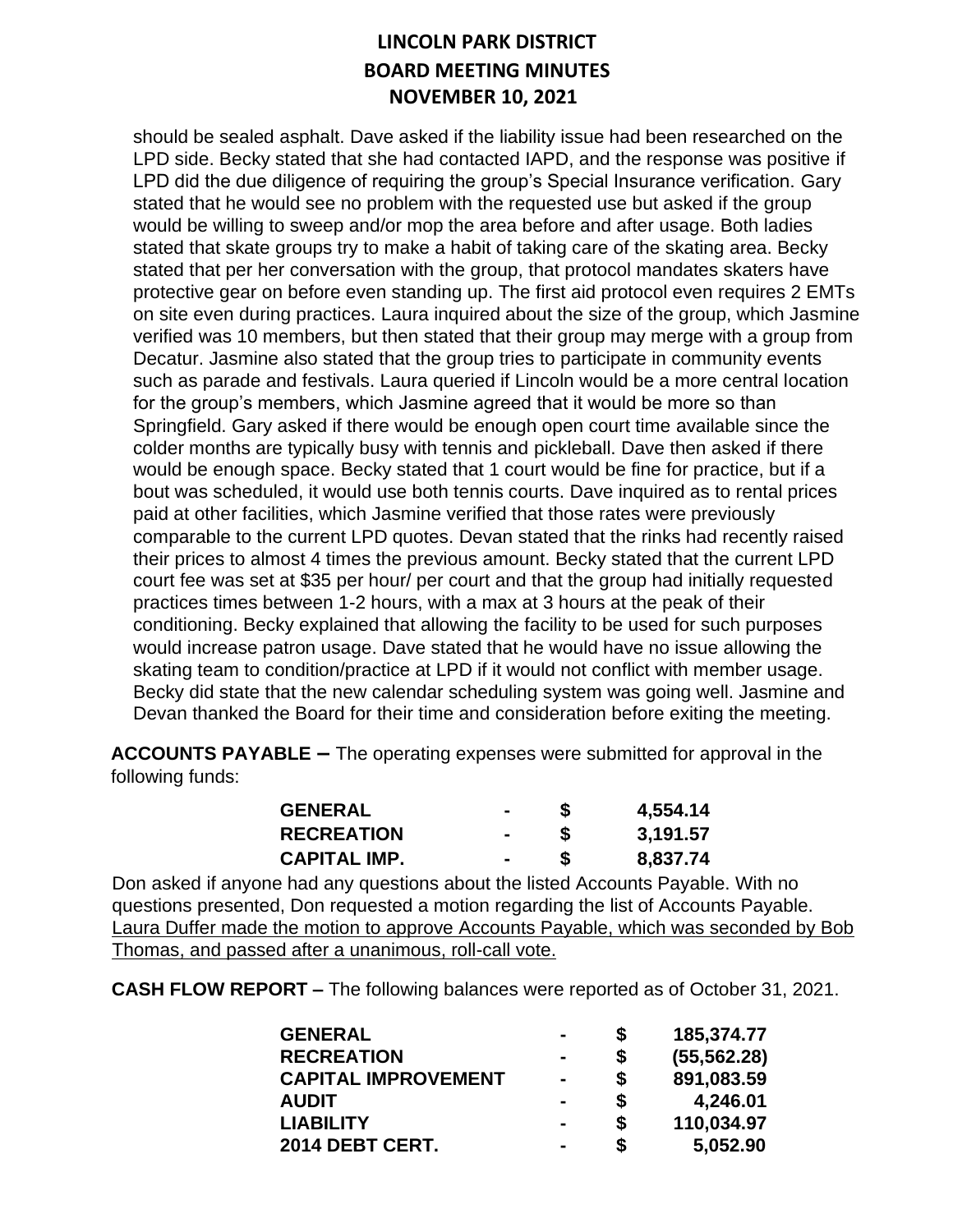Don asked Angie if all the Real Estate Tax Distribution monies had yet been received. Angie stated that the final and interest payments should be arriving any day.

### **EXECUTIVE DIRECTOR – BECKY STRAIT**

- A slideshow presentation was displayed as she spoke on a few topics:
- ⮚ Court Reservations / Fees:
	- Laura inquired if there were separate fees to use the gym.
	- **Becky stated that there is now a set fee to rent a court and the daily usage fee.**
- ▶ Halloween Fun Fest was well attended, and Jaylee will cover the rest.
- **► Lincoln CEO Program:** 
	- Would like to rent all 4 courts for their upcoming festival.
	- **The event would include food trucks and bounce houses.**
	- **Becky worked out a rental agreement, which would include LPD as a sponsor.**
- $\triangleright$  City Parks:
	- Next meeting is scheduled for November 12<sup>th</sup>.
	- Becky suggested the discussion be held until Executive Session.
- $\triangleright$  Special Olympics contacted LPD regarding a grant available via Integrity Data.
	- **Becky spoke with the Special Olympic Coordinator and Integrity Data, LPD can apply on** their behalf as a sponsor since they do not have their own FEIN.
	- LPD is also eligible to apply independently for the grant, which Becky plans to do.
	- Bob inquired as to the type of grant, which Becky stated that Integrity Data accepts applications from schools and even the City, up to \$10,000 total.
	- **Becky stated that the employees vote on the winners of grants.**
	- **Gary asked if it was legal for Special Olympics to use the LPD FEIN, which Becky stated** that the organization does not disburse their own FEIN, and LPD handles the local groups' bank account.
	- Becky did state that she had checked with Integrity Data to verify that they would accept our application on behalf of the Special Olympics.
- $\triangleright$  The Administrative Assistant position will be restructured.
	- Becky stated that after some time observing that position, she thinks that Part-time would be a better fit.
	- Dave asked about how many people that position greets regularly, which Jen verified that it varies each day.
	- Becky stated that she hopes to hire 1 person part-time and creating a schedule where everyone up front can help cover the other hours.
	- . Reducing the hours to part-time will also save some money on IMRF and insurance costs.
- $\triangleright$  Jaylee has submitted her resignation letter as the Program Coordinator.
- $\triangleright$  The Employee Health Insurance plan was up for the annual renewal period.
	- **Angie mentioned that the issue between Memorial Health and Blue Cross/Blue Shield of** Illinois was a factor, and that other plans needed to be reviewed and considered.
	- Angie informed the Board, that regardless of the upcoming change in provider, the rates were guaranteed to increase anywhere from 11% without changes up to 50%.
- $\triangleright$  Security will begin working later in November.
	- Rios will be returning to work Friday, Saturday, and Sunday evenings.
	- Gary asked if there have been recent problems, which Becky stated that the High School aged kids have caused some issues.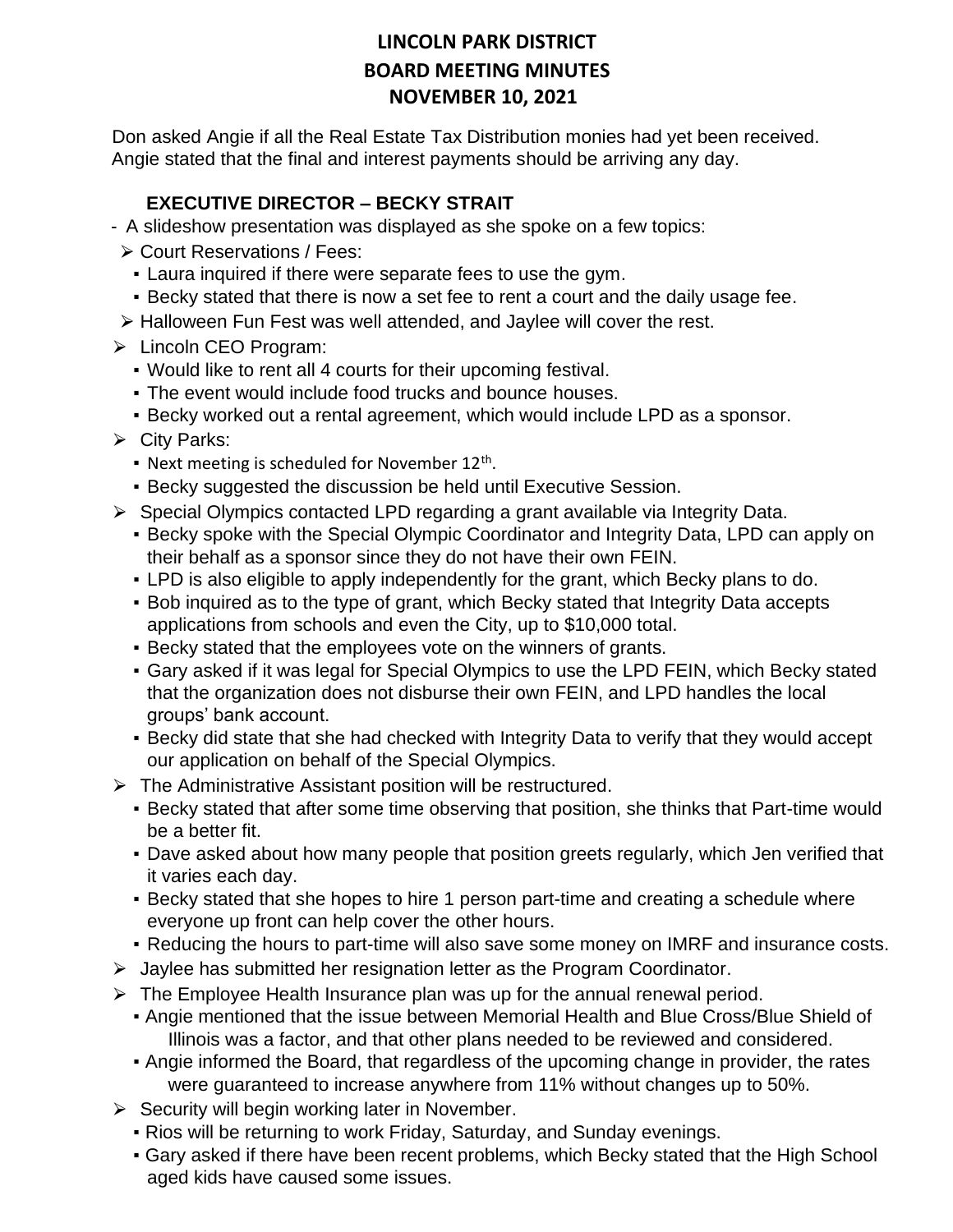- **.** Jennifer stated that there have been a few instances where it smells as though there may be vaping in the locker rooms, which smells like it may be pot.
- **Becky did state that friends and family of Cresco plant employees often complain that** they carry the odor from their prolonged exposure.
- $\triangleright$  Becky has asked Vern and Tony to build the new platform for the weight room.
- $\triangleright$  The new scheduling calendar is going well.
- $\triangleright$  Baseball has finally wrapped up, but we plan on setting an official end of season date for next year.
	- The concession staff was contacted after the regular season had already ended to see if any could help with the new series of games, and a few returned to work the games.
	- The weather held out just long enough after the last game to allow for winterization right before the first frost hit the area.
- $\triangleright$  Becky asked for the Board's input on dates for the Staff Christmas Party, which was decided to be held on Friday, December 17<sup>th</sup>, and after some discussion, Becky will see if the side room at Spirited Republic is available along with possible catering options.
- $\triangleright$  Becky stated that Jennifer asked to review the prices for the pool so that the website can be updated prior to the end of the year.
	- Jennifer recommended raising the price of pool parties by \$25.00 per vessel.
	- A flat daily fee of \$5.00 was suggested in lieu of prices varying by age.
	- **Example 20 Ferama Lang and Senior Fate, to which Dave agreed, and \$4.00 was chosen.**
	- . The Board decided to keep the young ages of 2 and below as free, but 3 and older have a fee.
	- **After further discussion, membership prices will be discussed at the next meeting.**
	- •Laura Duffer made the motion to approve the new daily pool and aquatic center rental prices as presented. Bob Thomas moved to second the motion, which passed after a unanimous, roll-call vote.
- $\triangleright$  COVID-19: no change in policy, but a noticeable increase in facility and group class attendance.

### **OPERATIONS REPORT – VERN HASELEY**

- Vern stated that the new truck has been ordered, but the lead time is around 6 months.

- Gary inquired if the leak in the pool had been found. Vern stated that it was not, but he plans on installing some new valves, which may help troubleshoot the issue. Currently, he plans on adding water 1 month early next spring.

- Tony and Vern have been kept busy with mowing and managing leaves.
- Work has been done on the diamonds, such as sanding, to get them in better shape.
- Bronco Field cannot be skinned after all, so it will remain as is.

- Gary stated that he had spoken to Pheasants Forever, and they are interested in reseeding the areas as the first did not take. It has been suggested to kill the areas that will be reseeded. Gary will talk more with Pheasants Forever about the planting method, machinery, and if they want to do a burn.

### **PROGRAM REPORT – JAYLEE SWINFORD**

- Jr. Railer registration received 80-85 registrations and starts December 4<sup>th</sup>.

**-** Halloween Fun Fest was moved indoors, had between 200 and 250 attendees, and the trail was canceled due to weather.

**-** Jaylee stated that her last day is November 26th and thanked the Board. Gary thanked Jaylee for her time and stated that she performed the job well.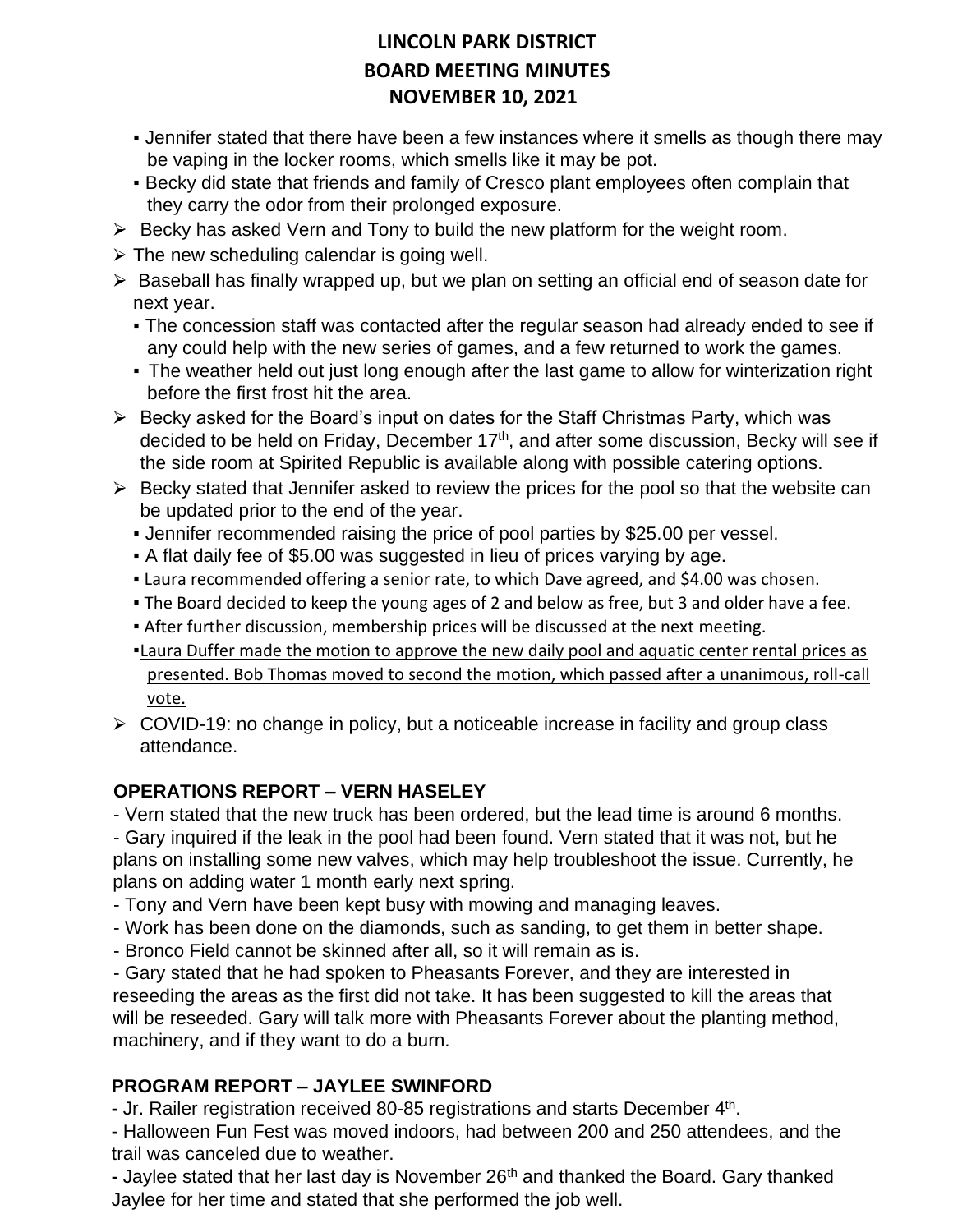### **FITNESS MANAGER'S REPORT – JENNIFER PRATHER**

- Group Fitness class attendance for October was 595.

- Fall Open House went ok and had a few promo events and giveaways.
- YoMassage Class was canceled.
- Spin® 4 Schools raised \$60.00 for Chester-East Lincoln.

- Gridiron Challenge has 8 teams and is going well. This challenge allows teams to compete for points by attending classes and completing gym workouts. It is an attempt to cross promote both areas.

- 2 instructors have taken advantage of the access gained from when I attended the Mania Event in Chicago. It is going well, and I have seen a few instructors already implementing what they have learned in their classes.

- Becky approved ordering LPD post cards so that we can send notes to members, former members, and other community relationships. So far there has been a positive response from recipients. The Board agreed that this personal level of communication was a value.

- Jennifer is working on updating the locker rental memberships, which is a good source of revenue for LPD.

- The Health Yourself Promotion will offer free tips to the community.

- Summer staff has a luncheon scheduled for November 11<sup>th</sup>, which will include volleyball.

### **CORRESPONDENCE: NONE**

#### **UNFINISHED BUSINESS:**

A**.** Capital Improvements:

- 1. Rotary Wheelchair Swing.
	- a. Bree Construction completed the concrete pad.
	- b. The swing has been installed; Vern showed the Board photos on his phone.
	- c. The concrete must cure before the rubber tiling can be installed.
- 2. Complex / Aerobic Room HVAC System:
- a. The Ameren grant paperwork has been received, ENTEC is completing it prior to submission.
- b. Becky stated that there have been no further issues reported but asked if Vern could see about building a box/base board to cover the area of the missing plank.
- B. Aquatic Center:
	- a. Bodine will be in to install the variable speed motors.
	- b. Becky stated that the Helm Group spent 2 days troubleshooting the leak with no definitive results.
	- c. Gary asked if the new valves that Vern had mentioned would help, which Vern stated that they could help identify the leak.
	- d. When asked about the dye, Vern stated that it appeared in the ground water, which indicates a leak and they thought they had pinpointed where it came from.
	- e. Bob suggested that perhaps something was missed during the test, which Vern stated the only possibility of that would be the gutter return; it is difficult to test.
	- f. Gary asked if the pool was losing water, which Vern confirmed, but the trash pumps were able to reroute the water and ran constantly all summer.
	- g. Vern reminded the Board that he would like to install a monitor to track the amount of water being used at the pump.
- C. Parks owned by the City of Lincoln: To be discussed within executive session.